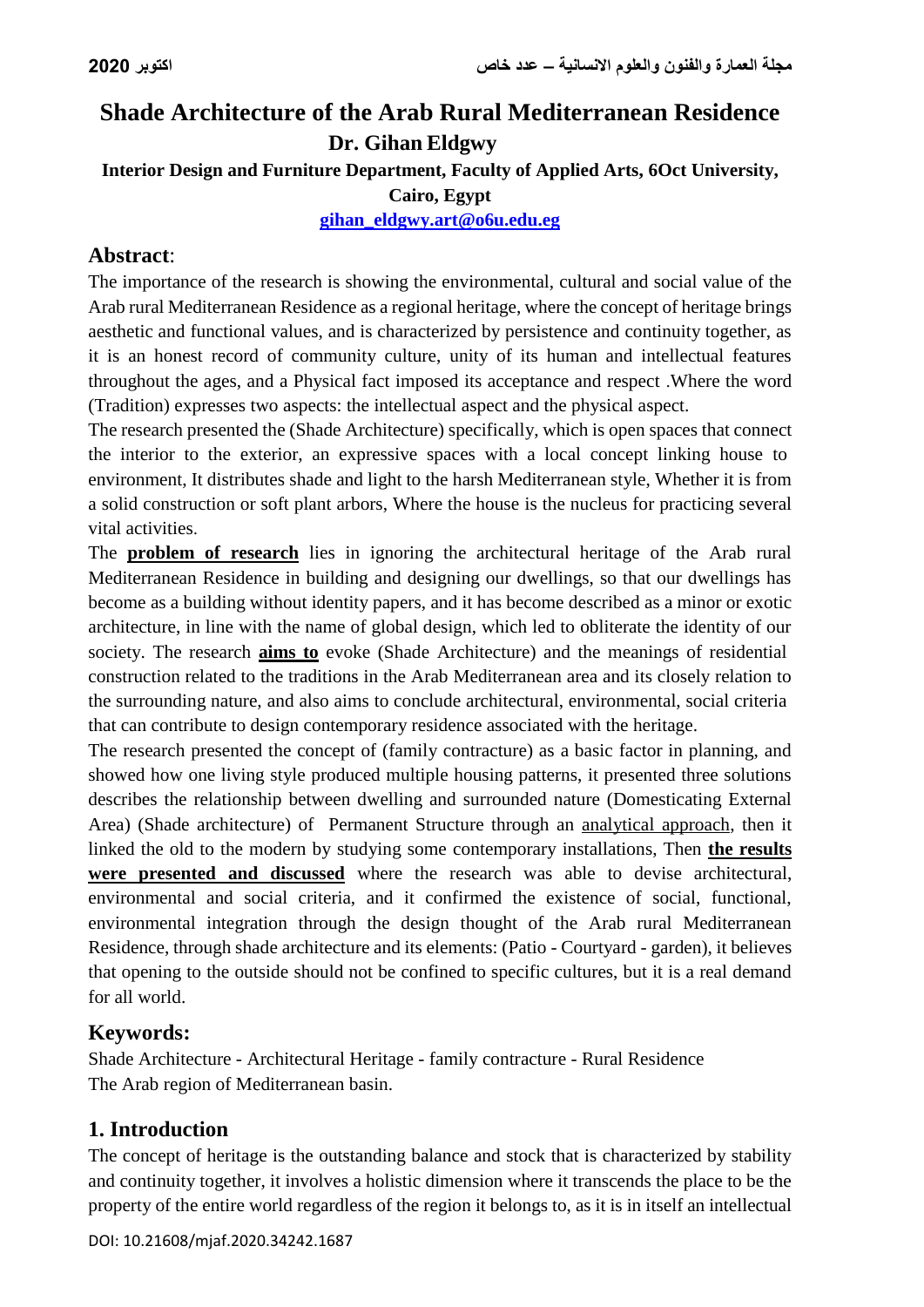and beneficial value for each Humans. Here we choose the rural Arab Mediterranean Residence, Specially Shade Architecture; it is an open spaces cconnects the inside with the outside. This requires identification of: the source as an essential element, the community traditions of this conservative region and the population intimate link, As the construction structures of these houses varied, as well as the life activities, they are permanent residences that were and still are to this day the shelter of hundreds of thousands of families from the beginning of the Mediterranean until its end, despite being on the verge of extinction, they are local buildings that were built with local raw materials. This traditional architecture has always been a source of inspiration for a number of modern architects such as: Le Corbusier - Frank Lloydright - Mais van Druh - Hassan Fathi.

### **2. Overview and Background**

### **2.1. Families are a key factor in Residence planning (**Family Contracture**):**

When talking about the Mediterranean region, we must talk about (the family) in the broad sense, house area, water springs, ovens and birds nest, all of which are an extension of the residence, the design of these dwellings gives us an explanation of the interconnection of their spaces with the intimate spaces adjacent to them in nature.it is not limited to the people housing, but also includes the population that works for the benefit of the household, and agricultural and industrial production for them, Mediterranean men love participation and neighborhood, the analysis of housing Typologies confirms the extended meaning of the family, this ( Family contracture) contributes strongly to shaping the internal spaces of the residence, its shape, size, and the spaces between dwellings.

**2.2. Urban and architectural design Types of the residence:** The Mediterranean Residences were never a free paradise, it was built with suffering than anywhere else, and there are two types:

### **2.2.1. Scattered and Grouped Housing:**

2.2.1.1. Scattered Housing: They are scattered in the form of textile units with the surrounding nature and complementing them, their distribution depends on the population and demographic density, and they represent 20% of the housing units, about (3/4) of the housing Typologies are in plains, hills and plateaus, where agriculture, rivers, livestock and protection from thieves. 2.2.1.2. Grouped Housing: They are grouped and organized housing adjacent to neighborhoods, where the large families and customs are controlling, 80% of housing in groups, whether they are a village or an urban environment.

### **2.2.2 Three solutions to the architectural design (Architectural Shapes) (Typologies):**

The architectural types of the residence were named (Typologies) and they are: -

2.2.2.1. Basic House: A very simple type with one room and ground floor.

2.2.2.2. Compact/Complex House: A complex type with Multi-room and floors.

2.2.2.3. Multiple Structure House: A house consisting of multiple buildings and each building is dedicated to a specific activity, usually a strict hierarchical of formal hierarchical level as a kind of uniqueness, this type is either graded or completely separate in its structure, where the structures are built on a straight line regularly or in strict radial planning or according to an geometrical shape with a functional layout.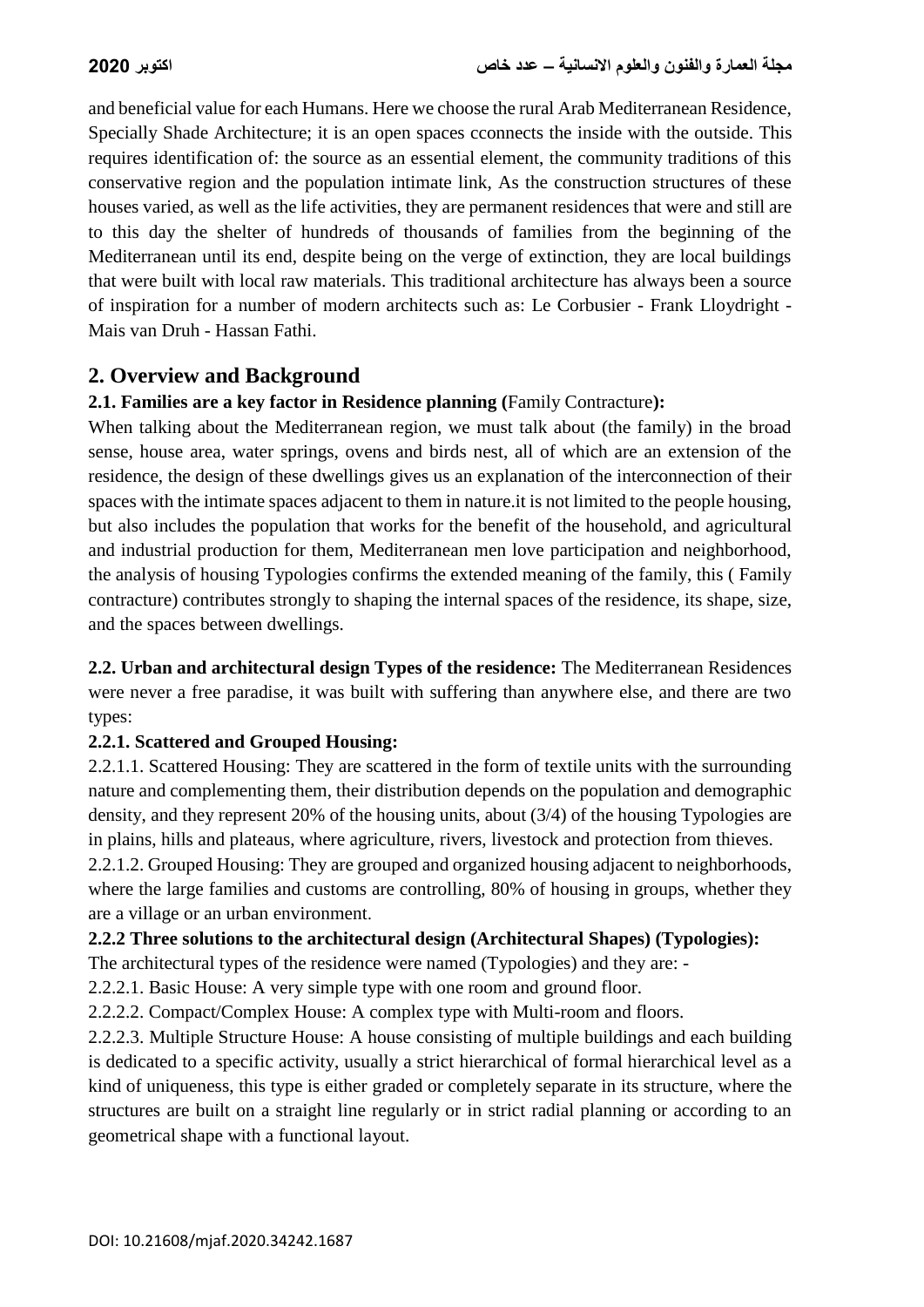

**Fig.1 Ouarsenis village in Algeria, the basic house is a single living room with a conical surface built of trunks and bricks, the animal livelihood is inside (left).**

**Fig.2 Ain Lakova village, Morocco, The Compact house, the plan is irregular and is divided into internal spacing with specific activities and separation of housing areas from production and animals areas (right).**

#### **2.2.3 Shade Architecture of Mediterranean region:**

Opening to the outside is a basic requirement for the Mediterranean residences, It was achieved through three spacing of a rich and local official character, which contributed to drawing the imaginary boundary between the interior and exterior: (Patio – Courtyard – Garden), as the flow outward, there is continuity, it is attached extended living spacing in which activities, crafts and social relations are practiced, which we call (shadow architecture)



**Fig.3 Houses with Patio, in Kasbah, Algeria, a traditional residence rising to the sky. Fig.4 Houses with Courtyard, in Jordan, the house is a more Bedouin light structure.**



**Fig.5 Taghzout, Haut Rit , in Morocco, The inner Patio is open to the sky and creates a symphony of shadows and coolness while at the same time creating privacy and a safe haven, intimacy and a** 

**Fig.6 Medina, in Tunisia, The planning of the house does not differ, whether in the upper or lower class housing, where the inner Patio is the heart of the house and all the elements wrap around and attract to it, and contains vital activities, it is based on the communication between the rooms and family members - Archway arched that shade, reduce the limit of sunlight and protect in rainy days (Shadow**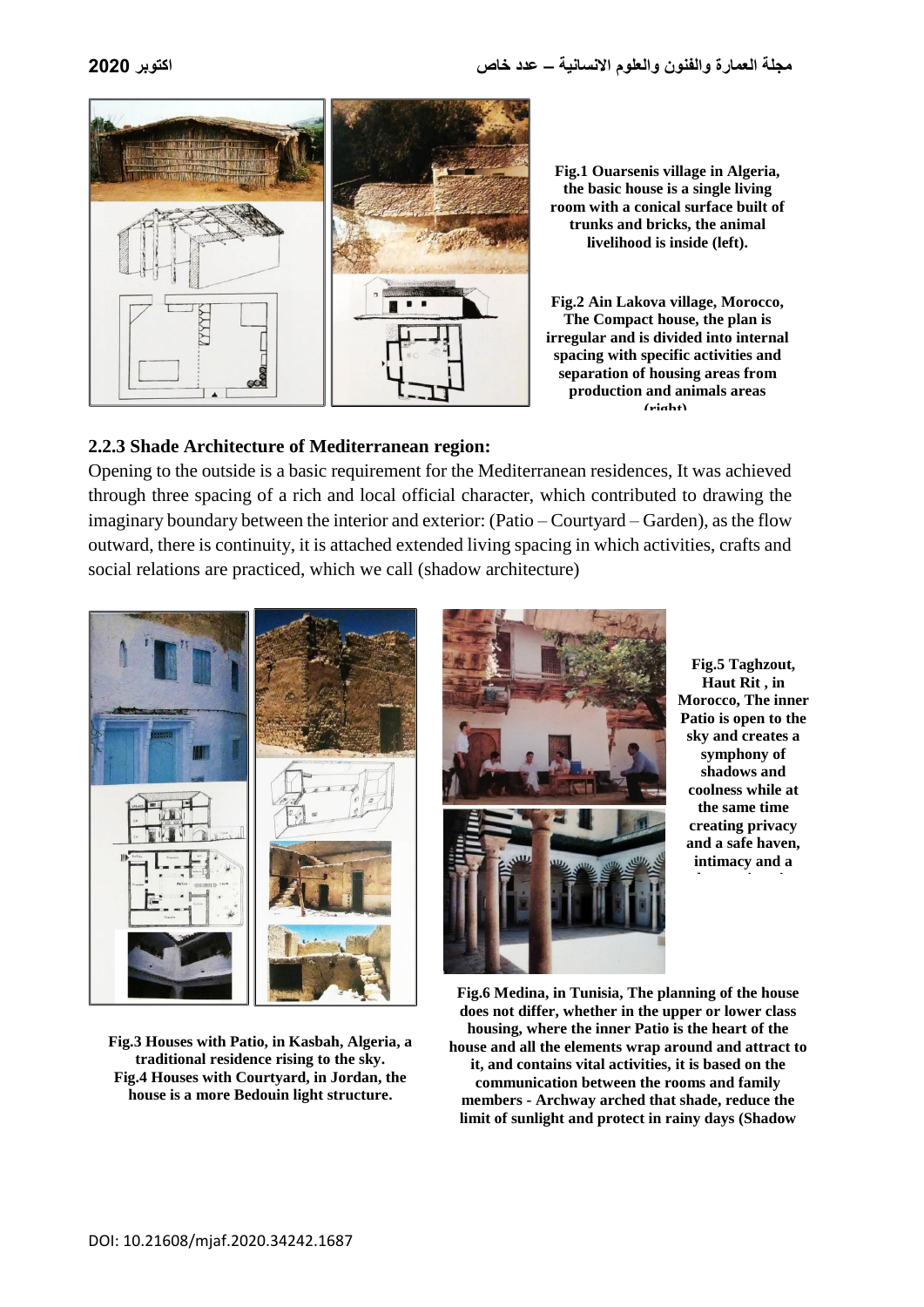**2.2.4. An analytical study of shadow architecture for rural housing in some Arab countries**

2.2.4.1. Shadow building for a rural residence, Rashid – Egypt.

2.2.4.2. Shadow architecture for a rural residence in Sheikh Hilal village – Syria.

**2.2.5. An architectural, environmental and social criteria proposal for designing a** 

**contemporary residences associated with the Arab rural Mediterranean residences.** (By researcher)

| Criteria        | <b>Application</b>                    |                               |                                 |                                                                                                                                                                                                                                                                                                                                                                                                                                                                                                                                                          |  |
|-----------------|---------------------------------------|-------------------------------|---------------------------------|----------------------------------------------------------------------------------------------------------------------------------------------------------------------------------------------------------------------------------------------------------------------------------------------------------------------------------------------------------------------------------------------------------------------------------------------------------------------------------------------------------------------------------------------------------|--|
| Social Criteria |                                       | <b>Social</b><br>requirements |                                 | The number of family members determines the shape,<br>area, and number of its internal spaces.                                                                                                                                                                                                                                                                                                                                                                                                                                                           |  |
|                 | Requirements and social relationships | social level                  | residence<br>Average            | Proposed residence is a house with courtyard 95 m <sup>2</sup> .<br>Consists of ground floor of (shaded courtyard -<br>entrance - bathroom - kitchen open living room at the<br>entrance - two bedrooms).                                                                                                                                                                                                                                                                                                                                                |  |
|                 |                                       |                               | <b>Distinctive</b><br>residence | Proposed residence is a house with Patio. Consists of<br>ground and first floor.<br>Ground Floor consists of: (Patio – bathroom –<br>kitchen – Guest bedroom with bathroom - Guest Seat<br>open to the patio).<br>First Floor consists of: (Living space overlooking the<br>patio - Master bedroom with bathroom - Secondary<br>bedroom) Fig.7                                                                                                                                                                                                           |  |
|                 | contracture Phases                    |                               |                                 | Foundation and Establishment (above or below<br>ground).<br>Walls Building System : (stone system or clay<br>system).<br>Ceiling Building System: (flat ceiling, sloped<br>ceiling, domed, vaulted).<br>Construction of ceiling and floor structures (wooden<br>frames).<br>Rendering and washes for insulation.                                                                                                                                                                                                                                         |  |
| iitectural      | Define the procedures                 |                               |                                 | Understand customer expectations and requirements.<br>Developing complete building design drawings and<br>building type proposal:-<br>Designs derived from the surrounding environment.<br>O<br>Associated with social, economic and functional<br>O<br>requirements.<br>It has the ability to expand in the future.<br>$\circ$<br>Make the construction description in terms of<br>materials and techniques (stone - clay bricks - mortar -<br>wood) and (wall building system - ceiling and floor<br>building system- - frames and wooden structures). |  |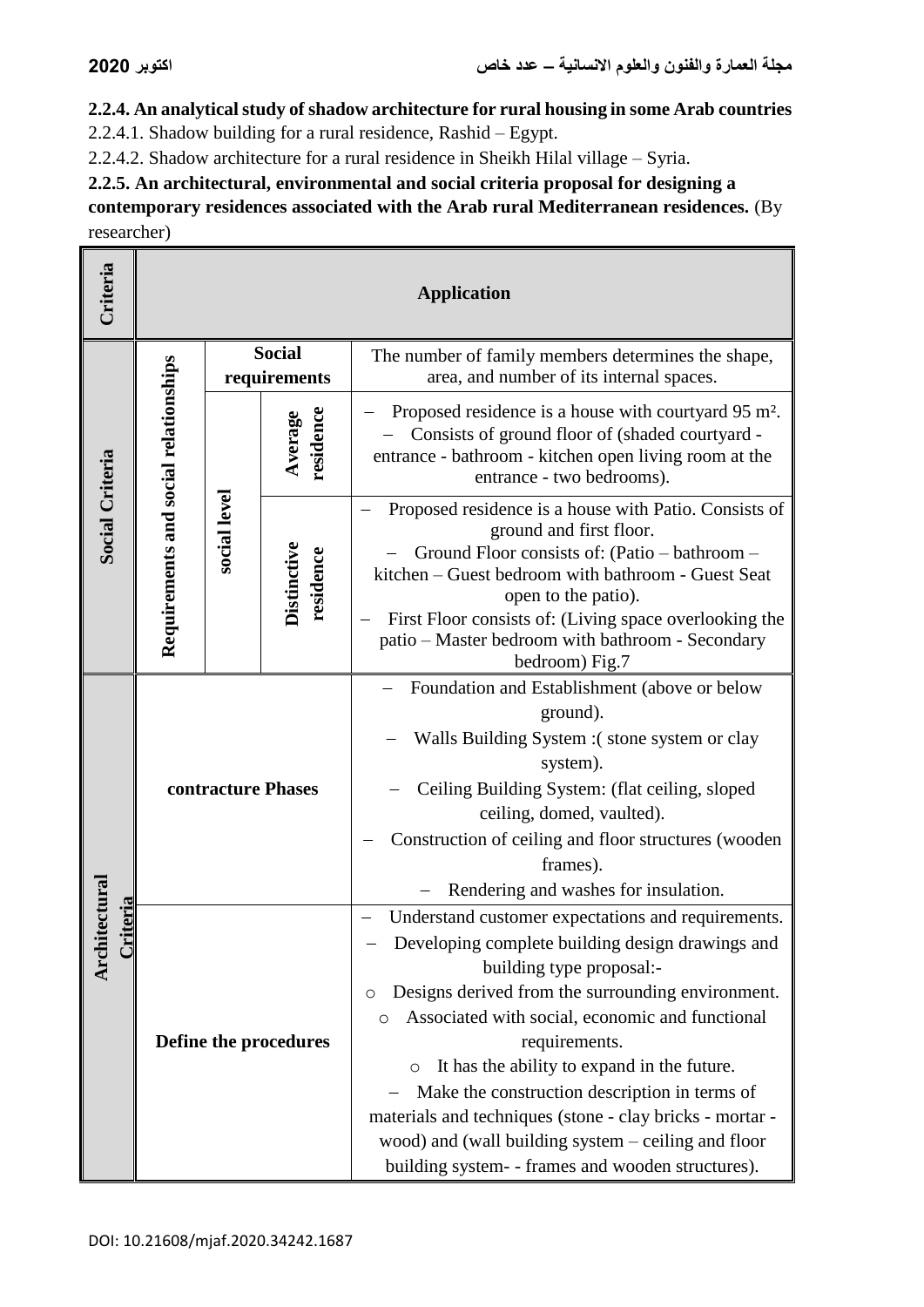|                        |                           | Make a vision for the implementation and site                  |
|------------------------|---------------------------|----------------------------------------------------------------|
|                        |                           | management.<br>Reinforcement aid.                              |
|                        |                           | Security and safety systems.                                   |
|                        |                           | Conceive a future maintenance and building                     |
|                        |                           | restoration.                                                   |
|                        |                           | Reintroduce the elements of traditional shade                  |
|                        |                           | architecture that naturally enhance the building               |
|                        |                           |                                                                |
|                        |                           | performance, namely: (patios, domes, vaults, sloped            |
|                        |                           | roofs, mashrabiyas, wooden windows of olive wood,              |
|                        |                           | stained glass which spread and filter the light and thick      |
|                        |                           | walls of thermal insulation).                                  |
|                        |                           | Improve the shadow architecture performance as                 |
|                        |                           | follows:-                                                      |
|                        |                           | The use of trees in the yard or patio, it separates the<br>O   |
|                        |                           | hot air over them and the cold ones below them.                |
|                        |                           | Using moving water fountains to increase moisture.<br>O        |
|                        | <b>Shade Architecture</b> | Take into account the duration and time of surfaces<br>$\circ$ |
|                        |                           | exposure to sunlight.                                          |
|                        |                           | The use of shading methods to improve thermal<br>O             |
|                        |                           | performance in the event that the yard area is more than       |
|                        |                           | 18 m2, we can use arbors, vine plants and reed sticks.         |
|                        |                           | Making inclinations for the surfaces toward the patio<br>O     |
|                        |                           | to facilitate the descending of cold air at night.             |
|                        |                           | Raise the ceiling height and make inclinations and<br>O        |
|                        |                           | openings in it to facilitate the release of cold air at night  |
|                        |                           | inside the space.                                              |
|                        |                           | Design a small windows towards the patio, yard or              |
|                        |                           | O                                                              |
|                        |                           | garden to ensure thermal insulation.                           |
|                        |                           | Site Study (surrounding environment conditions - the           |
|                        |                           | available raw materials - study and modify techniques          |
|                        |                           | (knowing how of Local Technical Typology) a thorough           |
|                        |                           | study in terms of: (available materials - climate - soil       |
|                        |                           | quality - means of transportation).                            |
|                        |                           | Use a variety of local available natural building              |
|                        | The surrounding           | materials such as: raw stone, mud bricks, palm trunks as       |
|                        | environment determines    | an alternative to expensive reinforced concrete. These         |
|                        | the materials and         | materials must be made simply and quickly on site and          |
|                        | techniques                | less expensive than the other available building               |
| Environmental Criteria |                           | materials.                                                     |
|                        |                           | The use of simple, locally, available construction             |
|                        |                           | techniques, and provide they to meet the minimum               |
|                        |                           | mechanical strength.                                           |
|                        |                           | Use trained local workers with basic traditional skill         |
|                        |                           |                                                                |
|                        |                           | and craftsmanship                                              |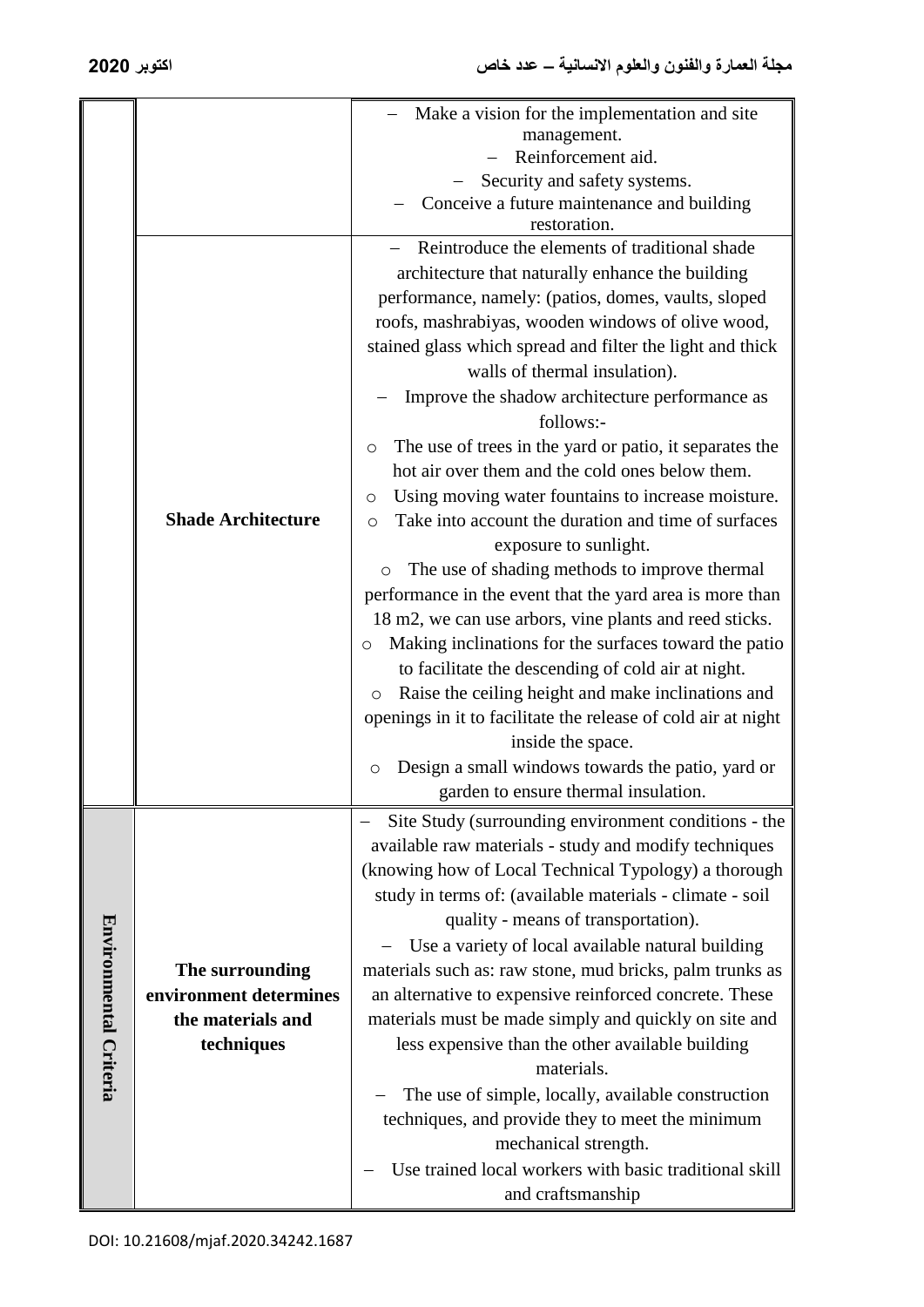

**Figure (7) A proposed design for a high social level house, with an internal Patio consisting of: ground and first floor as follows: - (By researcher).**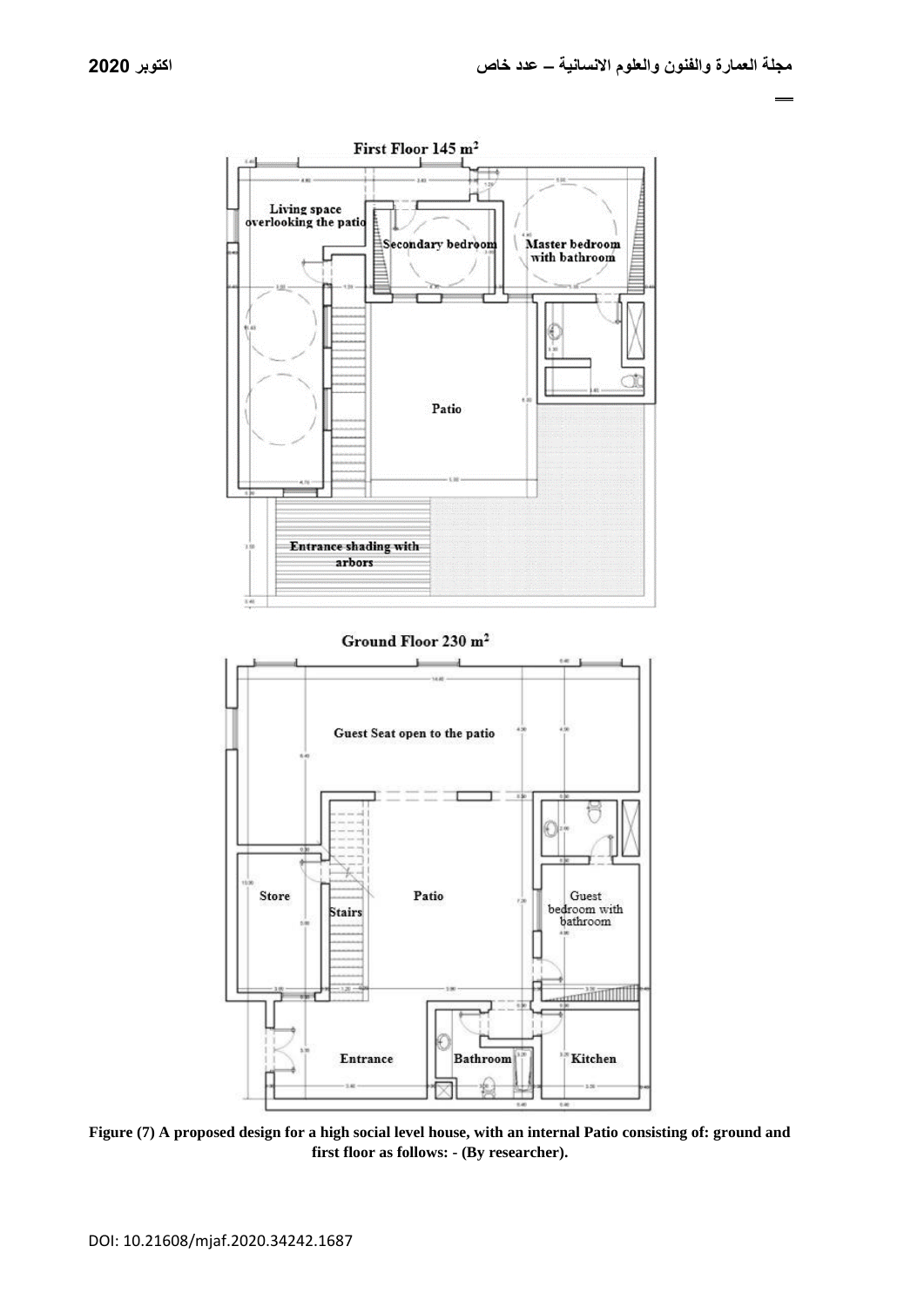### **Design and Planning: -**

- Ground floor spaces on 230 m<sup>2</sup> of :( patio - kitchen - bathroom - guest bedroom with bathroom – Guest Seat open to the patio - store – stairs - Entrance).

- First floor Spaces on 145 m<sup>2</sup> of :( master bedroom with bathroom - secondary bedroom living space overlooking the patio.

#### **Shadow architecture elements:-**

The dome was used in the roof of the first floor.

- Use the patio as an element for shadow architecture, which is the center of the dwelling place - a place for family and guests to gather, its thermal adaptation function as it stores the heat during the day and broadcasts it at night, all window open to it.

- Clay bricks wall system with 40 cm thickness for external walls and 30 cm for interior with lime mortar rendering to isolate moisture.

- - Building the roof of the ground floor ceiling is structured of wooden frames of palm logs, with mud mortar pouring as a filling on beams of reed

### **3. PROBLEM STATMENT**

Ignore the Arab rural residential architectural heritage of the Mediterranean basin in building and designing our housing, despite its environmental, social and cultural importance, so that our housing became like a building without identity papers or identity cards, and it became described as an exotic or minor architecture, in line with the name of globalization Design, which led to blurring of the identity of our societies.

### **4. AIMS AND OBJECTIVES**

- Revival of Shade Architecture and the meanings of residential construction related to traditions in the Arab rural Mediterranean region and its close connection to the surrounding environment.

- Concludes an architectural, environmental, social criteria proposal that could contribute to contemporary residence design related to the heritage of the Arab rural Mediterranean residence.

### **5. HYPOTHESIS AND METHODOLOGIES**

- The possibility of achieving (social - functional - environmental) integration in the contemporary residence between the original and the innovative.

- The research relies on the analytical approach to the regional architectural heritage of shadow architecture for the Arab rural Mediterranean residence, and then an attempt to devise tools that contribute to the preservation of heritage architecture today and tomorrow.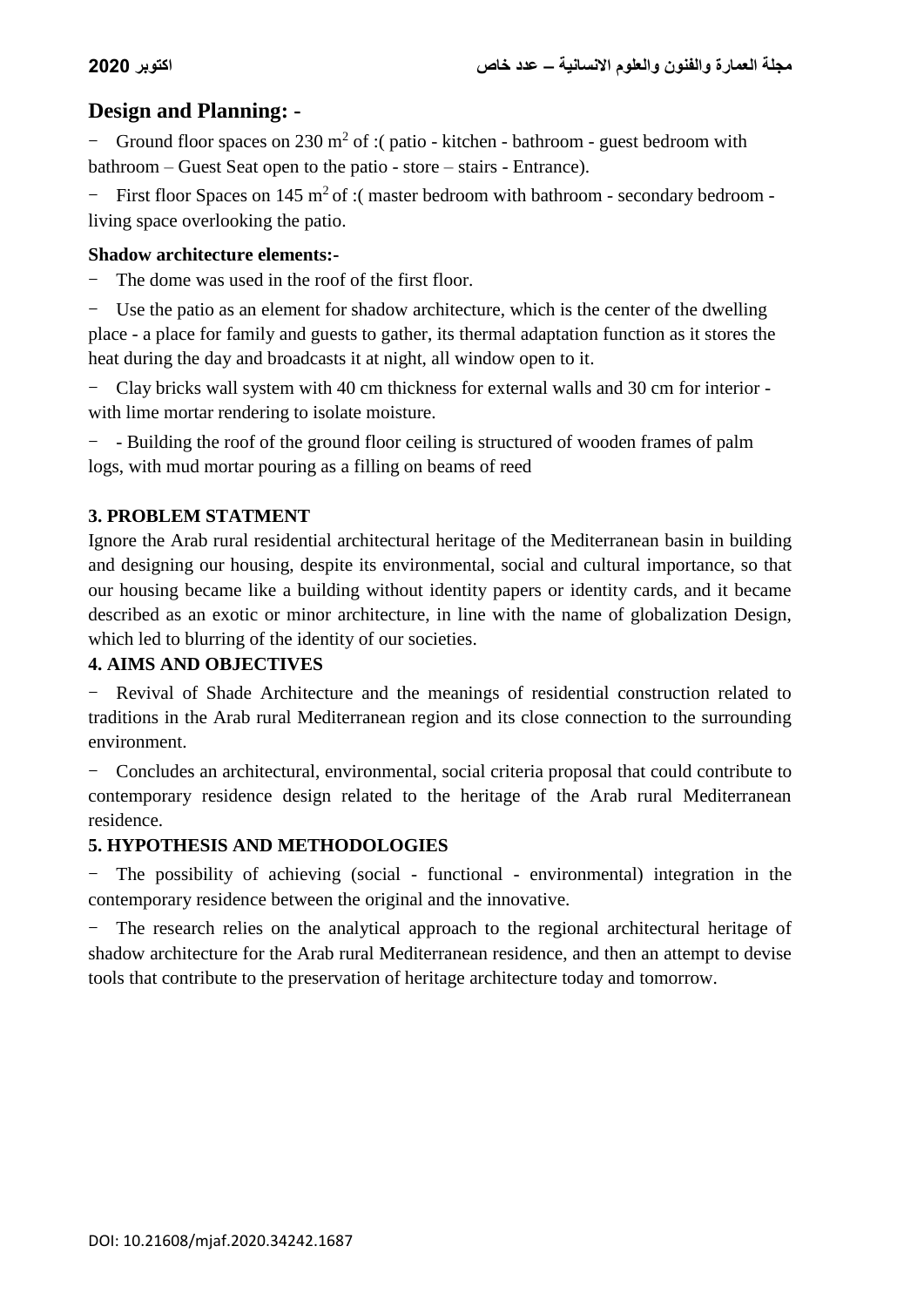#### **6. CONCLUSIONS**

The research was able to devise an architectural environmental social criteria that could contribute to the design contemporary residences related to heritage, which depends on the use of elements of shadow architecture, improving its performance, studying the site and its materials thoroughly in order to modify simple techniques to strengthen local raw materials.

The research was able to reintroduce the elements of the traditional shade architecture. which naturally enhance the performance of the building.

The research hypothesis was realized in the possibility of achieving integration (social functional - environmental) through the design thought of the Arab rural Mediterranean residence.

- The Arab rural Mediterranean residence has achieved the criteria of compatibility and openness to the surrounding environment through the design of (Shade Architecture) or the socalled Light Architecture.

- Openness to the outside should not be confined to specific cultures and places, but it is a true demand for all worlds.

#### **7. RECOMENDATIONS**

 Draw attention to the importance of establishing the basic criteria for the regional Arab rural Mediterranean residence design as an important historical heritage that can be used in future building and construction projects for the residential buildings, especially the tourist buildings, as an important tourist attraction that expresses an identity.

- Broadcasting heritage values in the design teaching curricula for students in order to preserve the identity, as well as urging designers the importance of attaching innovative design with heritage.

- Supporting the publication of the architectural books and magazines issues that deal with arts and architecture related to identity, to urge the establishment of design values related to heritage.

 The challenge will be to institutionalize traditional construction practice as an alternative to existing building systems, as these challenges can be addressed through cooperation between government and the private sector, and through training on traditional techniques by introducing regulations and facilities that encourage the use of local natural materials, and by providing Clear business case.

 Establish a new social and economic model in providing an affordable alternative to imported materials by using local resources to enhance employment opportunities for local residents.

#### **8. REFERENCES**

1. Abwalisieadat, sharif husayn husna. "draasat tahliliat litaraq 'iinsha' albuyut al'iislamiat waistikhdam almawarid aljawiyat biaietibariha almasdar al'ahama liltaaqat almutajadidat kahd hulul mushkilat altaaq", bahath munshur, majalat aleamarat walfunun waleulum alainsaniatu, almujalad althaana, aleadad alsadis, rbye 2017.

2. Ahmid, maealaa muhamad eabd almatalbu. "alumaskin alrayfaa altaqlidaa wanshutat alhayat lilasirat alriyfiat dirasat anthrubuluji". bahath munshur, majalat albahth aleulmaa fa aladab, kuliyat albanat liladaab waleulum waltarbiati, jamieat eayan shams, aleadad 19, aljuz' 2, dar almunzawmat, misr, 2018.